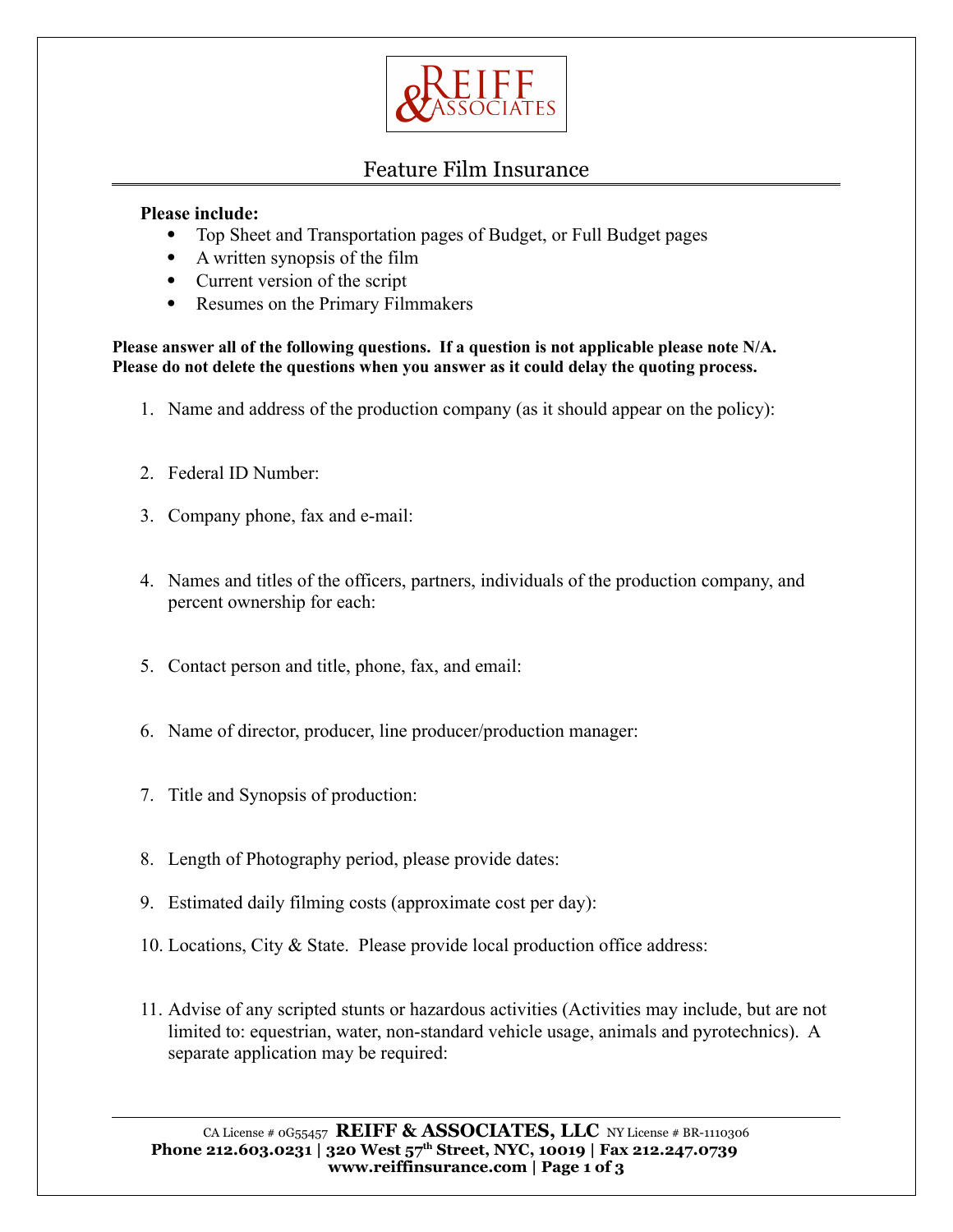

## Feature Film Insurance

- 12. Who is the person responsible for or overseeing the activity (e.g. Stunt Coordinator, Fire Marshal, City Personnel)? **NOTE: If they have insurance, please provide their certificate of insurance naming your company as Additional Insured.**
	- a. Name, title and resume:
	- b. Number of years experience at current position:
- 13. Are you shooting film, tape, digital video, etc? If film, what lab are you using? What film size are you using, i.e. 16mm, 35mm, etc?
- 14. When do you expect to have an answer print?
- 15. Replacement Value of your Equipment this is equipment taken on & off your premises, such as cameras, sound recording, grip, lighting, etc:
	- a. Owned:
	- b. Rented:
- 16. Replacement Value of your Office Contents (remains on premises; coverage is specific to your location) – furniture and fixtures, office machinery, office stock and supplies, etc and any office improvements and betterments:
- 17. Name of the Payroll Service, if any:
- 18. Indicate financing source:
- 19. Provide Completion Bond Company name and address, as well as the contact name and phone number, if any:
- 20. Essential Element Cast Member can be defined as an artist so "essential" to the production that without this person you would lose your financing and/or distribution which may cause you to abandon the project.
	- a. Are any members of the cast considered an *Essential Element*? If so, please give name of actor and role information. Essential Element will require a special Physical Examination by an insurance company-approved physician. \*Further information to be provided
- 21. Release or distribution organization:
- 22. List all Unions or Guilds: